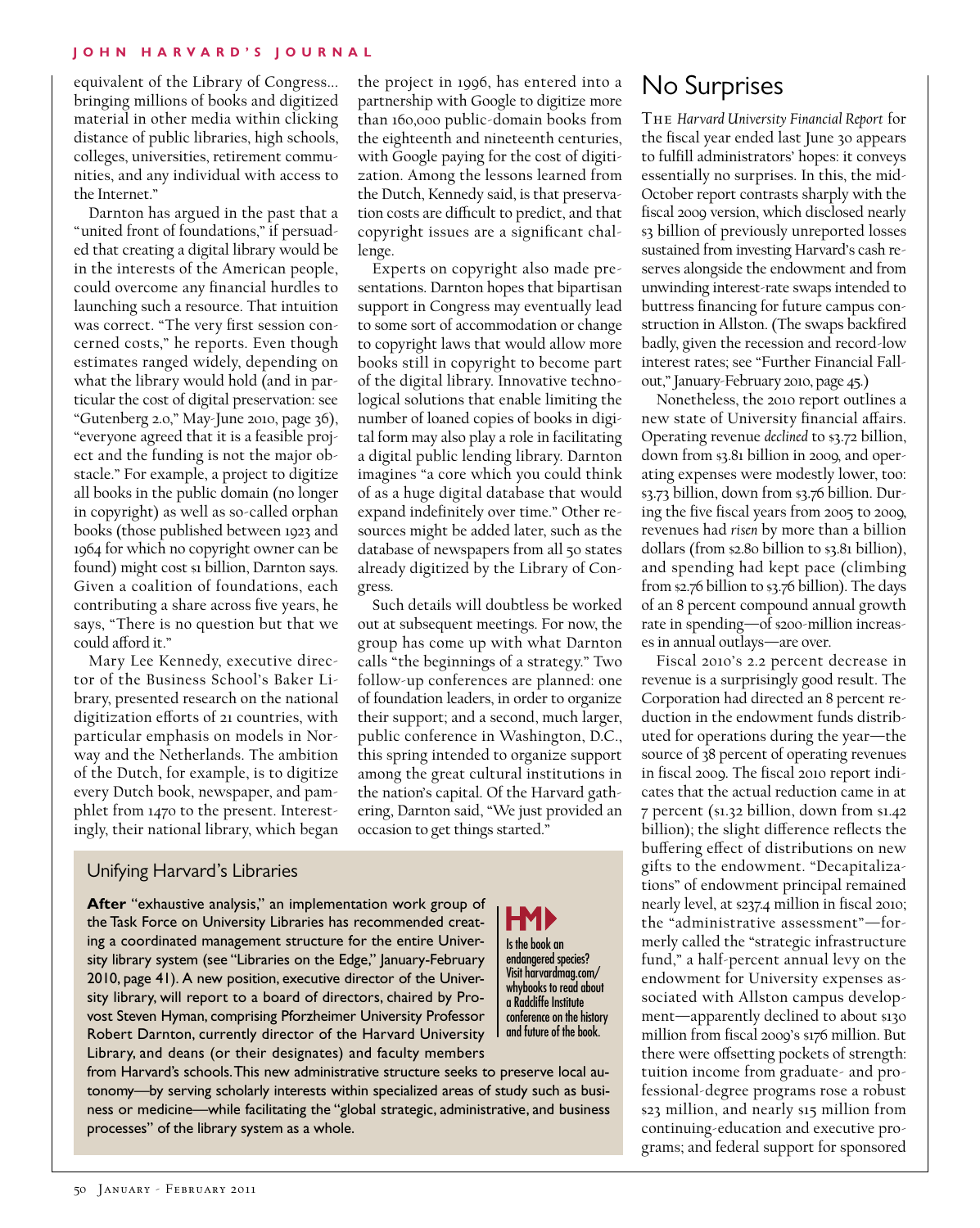research—augmented by national stimulus appropriations—soared 11 percent, increasing almost \$62 million.

The report breaks out expenses in a new way. The 1 percent decline in *total* spending reflects the 8 percent *increase* in direct sponsored spending and a 2 percent *decline* in "non-sponsored outlays." In their section of the report, vice president for finance Daniel S. Shore (Harvard's chief financial officer), and University treasurer James F. Rothenberg characterize the latter as "more squarely within the University's control, and…demonstrat[ing] progress made in planned cost reductions." Excluding "certain costs that tend to be fixed in the near term (i.e., tenured faculty compensation, financial aid, depreciation, and interest)" and adjusting for one-time items in both fiscal years (\$59 million of fiscal 2009 expenses for retirement incentives and severance and benefits costs associated with layoffs; and a \$52-million item in fiscal 2010, discussed below), Harvard's "controllable non-sponsored operating expenses decreased by 6 percent," from \$2.30 billion to \$2.17 billion. In other words, expense reductions valued at \$130 million were realized during the year not an easy feat after routine increases in spending. Among the salient details:

• Given workforce reductions and a fiscal 2010 salary freeze for faculty and nonunion staff members, non-sponsored salaries and wages declined 3 percent, or \$31 million.

• Sharp savings were effected in discretionary expenses, with non-sponsored costs for supplies and equipment, utilities and building maintenance, travel, and purchased services reduced by \$88 million. The University did most of its budget dieting here, rather than in permanent changes in the workforce. Accordingly, it is now notably more challenging to add employees or to fill vacancies (the term of art is "position control").

But other expenses rose. Total interest expense increased 26 percent, to \$265 million (accounting for more than 7 percent of the University's spending in the year). Total indebtedness, \$2.85 billion in fiscal 2005, climbed steadily in subsequent years before ballooning to \$5.98 billion in fiscal 2009, when Harvard placed \$2.5 billion of new debt issues to restore its impaired liquidity, refinance variable-rate debt, and unwind some of the costly interest-rate swaps. Interest expenses *not* associated with specific capital projects rose to \$89.4 million in fiscal 2010, up from \$56.6 million in the prior year (and just \$13.3 million in fiscal 2008), reflecting the burden of servicing these new University-level obligations. Bonds and notes payable at the end of fiscal 2010 increased modestly, to a total of \$6.28 billion, reflecting new issues, principally to pay for construction projects such as the Law School's Northwest Corner building.

During the year, capital spending was

## Back to the Bond Market

**The University** issued \$601 million of tax-exempt bonds and \$300 million of taxable bonds in early November. Because the former issues refinance existing debt and long-term borrowing under Harvard's commercial-paper program, total debt outstanding rose to \$6.6 billion from \$6.3 billion at the end of the last fiscal year (June 30). The refinancing may enable the University to reduce higher rates incurred earlier, to fix the rates on variable-rate obligations that could rise in the future, or both. Harvard initially filed to sell about \$741 million in the refinancing, but the market deteriorated by the time the offering was made. Interest expense increased 26 percent, to \$265 million, during fiscal 2010.

The \$300-million sale of new bonds will finance various capital projects, including the wholesale reconstruction of the Fogg Art Museum. It is the first such financing since Harvard borrowed \$480 million last January, in part to pay for construction of Harvard Law School's Northwest Corner project. The two projects, with a combined cost estimated at more than \$600 million, each attracted major gifts, but required external financing as well. They are, presumably, among the last projects of their size for which the University intends to resort to significant debt financing.

Moody's Investors Service rated both bond offerings Aaa. That indicates that Harvard's financial adjustments since the sharp decline in the value of the endowment, and other losses, in 2008 have enabled it to retain its top-tier credit rating.

essentially cut in half, to \$324 million. Although work continues at the Law School and on renovations of the Fogg Art Museum and the Fairchild Biochemistry Building (to outfit it for stem-cell researchers), the \$1.4-billion Allston science complex has been suspended. For the foreseeable future, these projects and renovation of the physical plant seem likely to be the major capital initiatives. A new capitalplanning process, overseen by executive vice president Katie Lapp and meant to provide a University-wide, five-year building program, will shape future commitments Harvard will make; there will surely be pressure to restrict new debt financing, despite current low interest rates (see "Back to the Bond Market," below).

(To manage the process, Mark R. Johnson has been appointed vice president for capital planning and project management. His planning responsibilities span Cambridge, the Longwood Medical Area, and

Allston, and he will direct the resulting construction projects—all within Harvard's financial resources. Johnson has worked at Harvard since 2002, managing in turn the Business School's Baker Li-



**Mark R. Johnson**

brary/Bloomberg Center project and now the Northwest Corner building under construction at the Law School, where he has also led campus master planning and a five-year capital plan.)

Among other items of interest, during fiscal 2010, the University entered into \$695.5 million of additional swap agreements, all designed to offset *existing* swaps and so to reduce further long-term risk of loss if interest rates stay low or decline even more. It did so without laying out additional cash, by agreeing to new contracts that offset the terms of the original ones—but giving up the opportunity to recover past losses should rates increase over the life of the original contracts. To the extent possible, the University is getting out of the business of bearing interest-rate risk for those past contracts.

Continuing the emphasis on enhancing liquidity that was announced last year, the General Operating Account (GOA)— Harvard's cash and operating funds—is now relatively less heavily invested along-